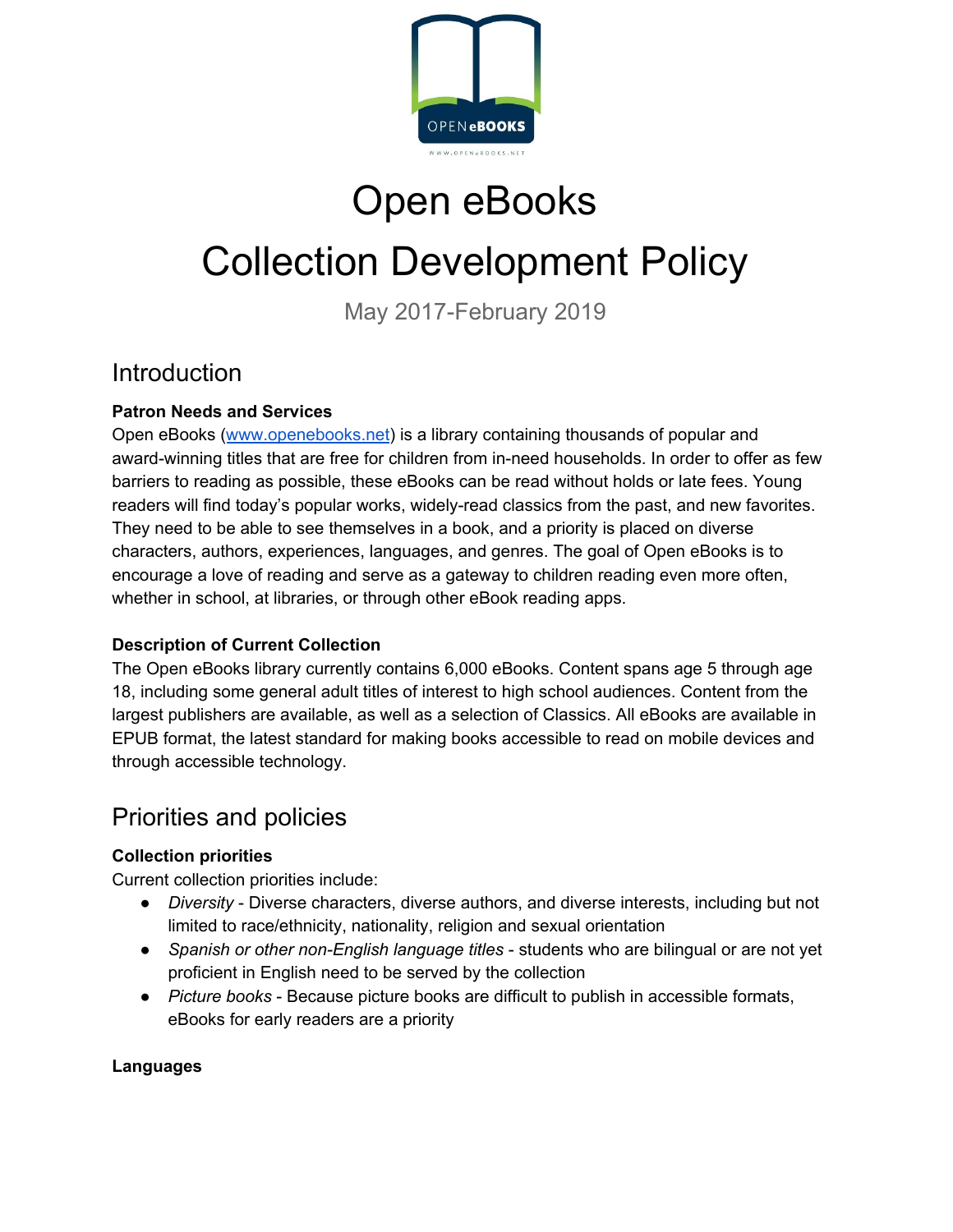

There is high demand for titles in Spanish, but the current collection severely lacks in Spanish language titles. The program is used nationwide (and abroad on military bases), with many communities serving diaspora who need content in non-English languages.

#### **Funding**

There is currently no funding for the Open eBooks initiative's collection development. All titles have been generously donated by the publisher, or are in the public domain.

#### **Selection**

#### **Who does the selecting:**

Open eBooks partner the Digital Public Library of America (DPLA) manages a Curation Corps of school and public librarians specializing in K-12 audiences. These passionate individuals represent a broad range of expertise and commitment to serving low income and diverse populations. Suggestions from other librarians, educators, parents and readers are welcome, but may not be eligible for inclusion depending on publisher, format, and copyright.

#### **Selection decisions:**

Baker & Taylor generates the first set of content for selection in Open eBooks. This process is based on the following criteria:

- Publisher commitment Only books from publishers who have signed an Open eBooks agreement with Baker & Taylor may participate
- Format The Open eBooks app currently only displays eBooks published in EPUB 3.0 format

The Curation Corps librarians make a "wish list" of eBooks based on the following considerations:

- Appropriateness Book meets readers' age development, reading level, learning style, interests
- Timeliness Book contains current information (especially nonfiction), is popular among young readers or has remained popular over time
- Literary merit -Book is a bestseller, award winner, or comes highly recommended

Wish lists are then submitted to publishers for consideration to include in the library. The publishers make the final approval, considering factors like copyright and author approval.

#### **Gift Policy**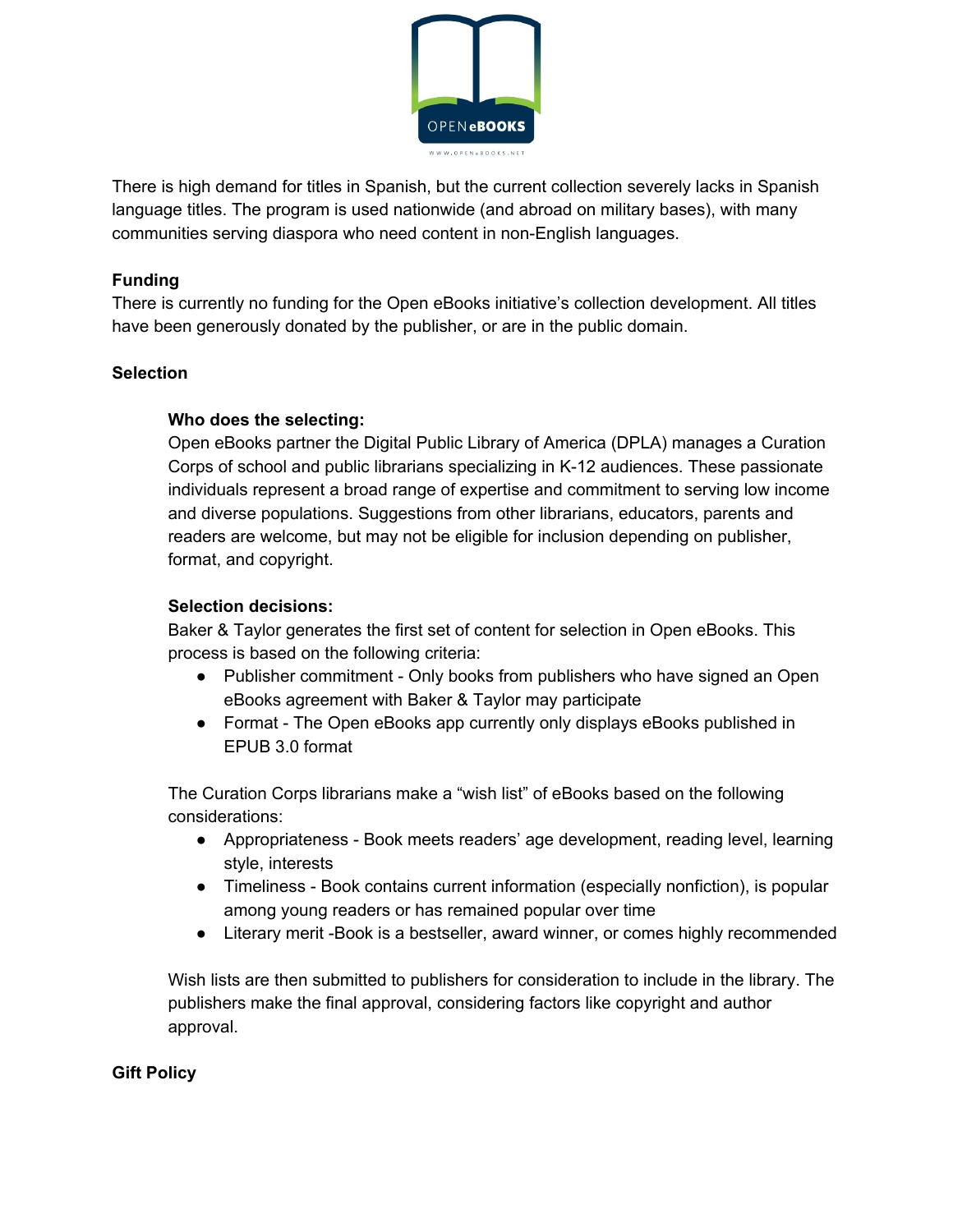

Open eBooks would not be possible without the generous donations of publishers, partners, and content creators. However, there is currently no capacity for adding individual donations of eBooks on an irregular basis. Independently published materials are important sources of diverse content, and Open eBooks hopes to build a workflow for adding this content in the future.

#### **Collection Maintenance**

Because Open eBooks is all-electronic, donation-based, and a young collection, there are currently no weeding activities in place. Materials are occasionally removed from the library at the request of publishers.

#### **Complaints and Censorship**

Open eBooks upholds the American Library Association's Library Bill of Rights.

The American Library Association affirms that all libraries are forums for information and ideas, and that the following basic policies should guide their services.

- I. Books and other library resources should be provided for the interest, information, and enlightenment of all people of the community the library serves. Materials should not be excluded because of the origin, background, or views of those contributing to their creation.
- II. Libraries should provide materials and information presenting all points of view on current and historical issues. Materials should not be proscribed or removed because of partisan or doctrinal disapproval.
- III. Libraries should challenge censorship in the fulfillment of their responsibility to provide information and enlightenment.
- IV. Libraries should cooperate with all persons and groups concerned with resisting abridgment of free expression and free access to ideas.
- V. A person's right to use a library should not be denied or abridged because of origin, age, background, or views.
- VI. Libraries which make exhibit spaces and meeting rooms available to the public they serve should make such facilities available on an equitable basis, regardless of the beliefs or affiliations of individuals or groups requesting their use.

Adopted June 19, 1939, by the ALA Council; amended October 14, 1944; June 18, 1948; February 2, 1961; June 27, 1967; January 23, 1980; inclusion of "age" reaffirmed January 23, 1996.

Open eBooks will enact the following procedure if a patron has a complaint about a title(s) in the library: